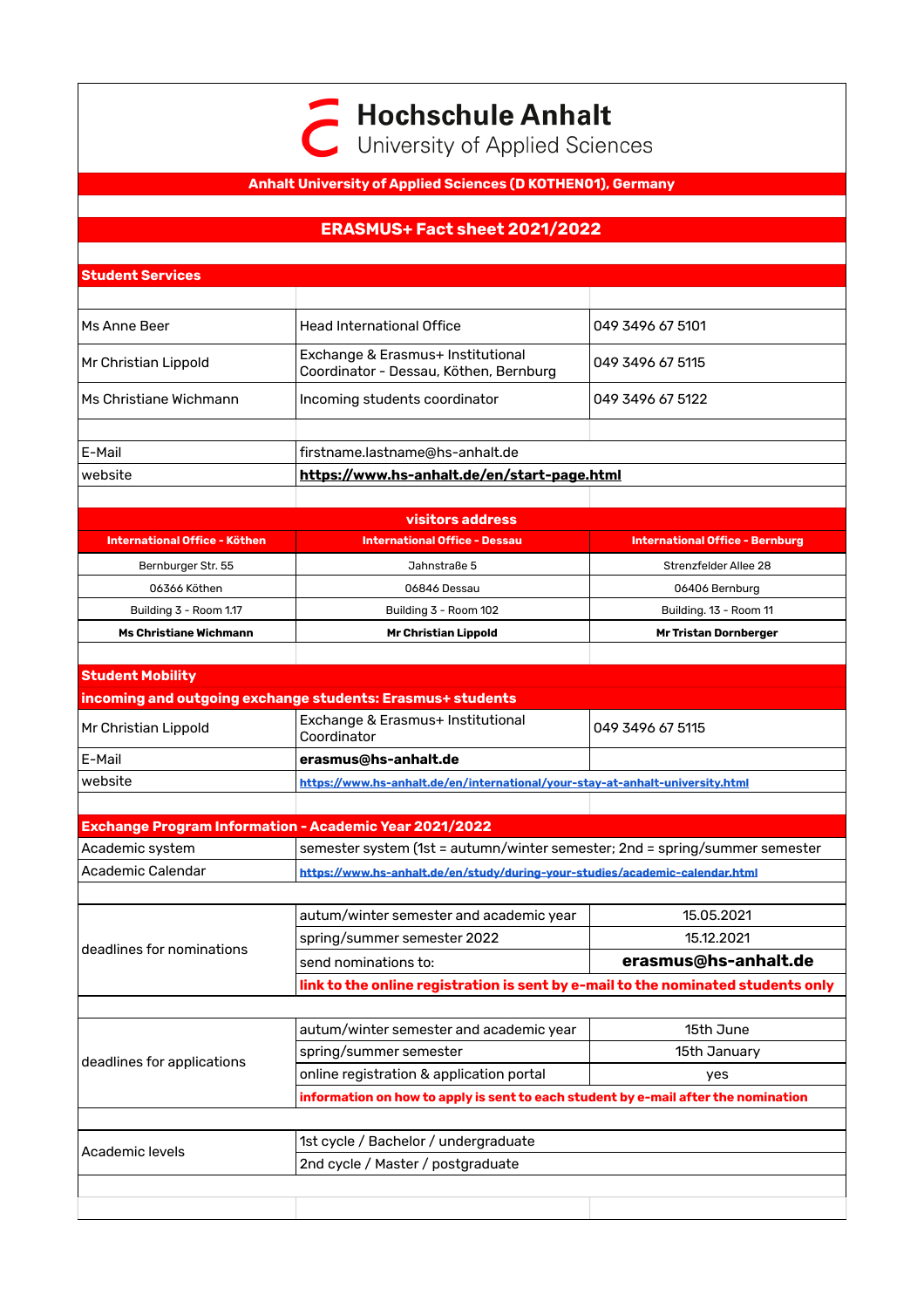|                                                                                                                 | Architecture                                                                                                                                                                                                                                                             | 0730                                  |  |  |
|-----------------------------------------------------------------------------------------------------------------|--------------------------------------------------------------------------------------------------------------------------------------------------------------------------------------------------------------------------------------------------------------------------|---------------------------------------|--|--|
|                                                                                                                 | Agriculture                                                                                                                                                                                                                                                              | 0810                                  |  |  |
|                                                                                                                 | Arts/Design                                                                                                                                                                                                                                                              | 0210, 0212                            |  |  |
|                                                                                                                 | Biochemistry                                                                                                                                                                                                                                                             | 0512                                  |  |  |
|                                                                                                                 | <b>Business &amp; Administration</b>                                                                                                                                                                                                                                     | 0410                                  |  |  |
|                                                                                                                 | Chemistry                                                                                                                                                                                                                                                                | 0531                                  |  |  |
| Field of Studies & ISCED codes<br>(english speaking programs with<br>options for ERASMUS+<br>exchange students) | Economics                                                                                                                                                                                                                                                                | 0311                                  |  |  |
|                                                                                                                 | Engineering                                                                                                                                                                                                                                                              | 0710                                  |  |  |
|                                                                                                                 | <b>Environmental Sciences, Ecology</b>                                                                                                                                                                                                                                   | 0443                                  |  |  |
|                                                                                                                 | <b>Electricity &amp; Electrical Engineering</b>                                                                                                                                                                                                                          | 0713, 0714                            |  |  |
|                                                                                                                 | Food (Nutrition & Health)                                                                                                                                                                                                                                                | 0720                                  |  |  |
|                                                                                                                 | Information & Communication Technologies                                                                                                                                                                                                                                 | 0610                                  |  |  |
|                                                                                                                 | Landscape Architecture                                                                                                                                                                                                                                                   | 0520                                  |  |  |
|                                                                                                                 | Engineering and engineering trades                                                                                                                                                                                                                                       | 0710                                  |  |  |
|                                                                                                                 | <b>Nutrition and Health</b>                                                                                                                                                                                                                                              | 0910                                  |  |  |
|                                                                                                                 |                                                                                                                                                                                                                                                                          |                                       |  |  |
| ECTS credits per exchange term                                                                                  | $30$ $\mathrm{ECTS}$ (1 ECTS represents the workload of 25-30 hours including lessons, assignments, exam and homework.)                                                                                                                                                  |                                       |  |  |
| Language of instruction                                                                                         | English*, German (*depending on study program and term)                                                                                                                                                                                                                  |                                       |  |  |
| Language requirements                                                                                           | students from partner institutions can submit a language certificate provided by sending institution                                                                                                                                                                     |                                       |  |  |
|                                                                                                                 | D KOTHENO1 is committed to providing equal educational opportunities for students and staff with                                                                                                                                                                         |                                       |  |  |
| Disability                                                                                                      | disabilities. Practical procedures will be discussed case by case. Please be in touch as soon as possible<br>for practical arrangements.                                                                                                                                 |                                       |  |  |
|                                                                                                                 |                                                                                                                                                                                                                                                                          |                                       |  |  |
| <b>Health Care &amp; Health Insurance</b>                                                                       |                                                                                                                                                                                                                                                                          |                                       |  |  |
| website                                                                                                         | https://www.hs-anhalt.de/en/international/your-stay-at-anhalt-university/health-care-and-health-insurance.html                                                                                                                                                           |                                       |  |  |
|                                                                                                                 | ERASMUS students must bring an EHIC (European Health Insurance Card) with them in order to qualify                                                                                                                                                                       |                                       |  |  |
| <b>Health Insurance EU citizens</b>                                                                             | for the services provided by the German Health Service. The EHIC card must be requested from your<br>home country's health service before you leave.                                                                                                                     |                                       |  |  |
| Health Insurance non-EU citizens                                                                                | https://www.hs-anhalt.de/en/international/your-stay-at-anhalt-university/health-care-and-health-insurance.html                                                                                                                                                           |                                       |  |  |
| Residence permit                                                                                                | EU citizens (& Erasmus+ KA103)                                                                                                                                                                                                                                           | Registration of residence             |  |  |
|                                                                                                                 |                                                                                                                                                                                                                                                                          | A residence permit is required. Visas |  |  |
|                                                                                                                 | non-EU residents (& Erasmus+ KA107)                                                                                                                                                                                                                                      | are not accepted                      |  |  |
|                                                                                                                 |                                                                                                                                                                                                                                                                          |                                       |  |  |
| <b>Scholarships (for all regular students)</b>                                                                  |                                                                                                                                                                                                                                                                          |                                       |  |  |
| ERASMUS+                                                                                                        | EU funding program - study stays in EU partner and program countries                                                                                                                                                                                                     |                                       |  |  |
| <b>PROMOS</b>                                                                                                   | DAAD funding program - study stays and internships worldwide                                                                                                                                                                                                             |                                       |  |  |
| <b>Mobility Aid</b>                                                                                             | Anhalt University mobilty grant - study stays and internships worldwide                                                                                                                                                                                                  |                                       |  |  |
| Young Scientists                                                                                                | BMBF funding program - conferences and research stays abroad                                                                                                                                                                                                             |                                       |  |  |
| <b>STIBET</b>                                                                                                   | DAAD funding program - graduation and/or social commitment scholarship                                                                                                                                                                                                   |                                       |  |  |
| Deutschlandstipendium                                                                                           | BMBF funding program - scholarship for high-performing and gifted students                                                                                                                                                                                               |                                       |  |  |
|                                                                                                                 |                                                                                                                                                                                                                                                                          |                                       |  |  |
| <b>Course Catalogue</b>                                                                                         |                                                                                                                                                                                                                                                                          |                                       |  |  |
| Study guide                                                                                                     | https://www.hs-anhalt.de/nc/en/study/orientation/study-guide.html                                                                                                                                                                                                        |                                       |  |  |
|                                                                                                                 | please contact International Office for specific study programs                                                                                                                                                                                                          |                                       |  |  |
| English speaking programs:                                                                                      |                                                                                                                                                                                                                                                                          |                                       |  |  |
| <b>Biomedical Engineering (M.Sc.)</b>                                                                           | https://www.hs-anhalt.de/en/degree-programs/biomedical-engineering-msc/study-mbe/about-mbe/about-our-program.html                                                                                                                                                        |                                       |  |  |
| <b>Photovoltaics Engineering Science (MA</b>                                                                    | https://www.hs-anhalt.de/nc/studieren/orientierung/studienangebot/detail/photovoltaics-engineering-science-master-of-science.html#documents-21                                                                                                                           |                                       |  |  |
| Architecture (DIA) (MA)                                                                                         |                                                                                                                                                                                                                                                                          |                                       |  |  |
| Landscape Architecture (MA)                                                                                     | https://www.hs-anhalt.de/nc/en/study/orientation/study-guide/detail/architecture-dia-master-of-arts.html#curriculum-1906                                                                                                                                                 |                                       |  |  |
| International Trade (MA)                                                                                        | https://www.hs-anhalt.de/nc/studieren/orientierung/studienangebot/detail/landscape-architecture-master-of-arts.html#academic-program-1382                                                                                                                                |                                       |  |  |
| <b>Food and Agribusiness (MA)</b>                                                                               | https://www.hs-anhalt.de/studiengaenge/international-trade-ma/program/curriculum-modules.html                                                                                                                                                                            |                                       |  |  |
|                                                                                                                 | https://www.hs-anhalt.de/nc/studieren/orientierung/studienangebot/detail/food-and-agribusiness-master-of-science.html#studium-1390                                                                                                                                       |                                       |  |  |
| Architectural & Cultural Heritage (MA)                                                                          | https://www.hs-anhalt.de/nc/studieren/orientierung/studienangebot/detail/architectural-and-cultural-heritage-master-of-arts.html#panel3-Stud<br>https://www.hs-anhalt.de/nc/studieren/orientierung/studienangebot/detail/integriertes-design-bachelor-of-arts.html#-4226 |                                       |  |  |
| Integriertes Design (BA)                                                                                        |                                                                                                                                                                                                                                                                          |                                       |  |  |